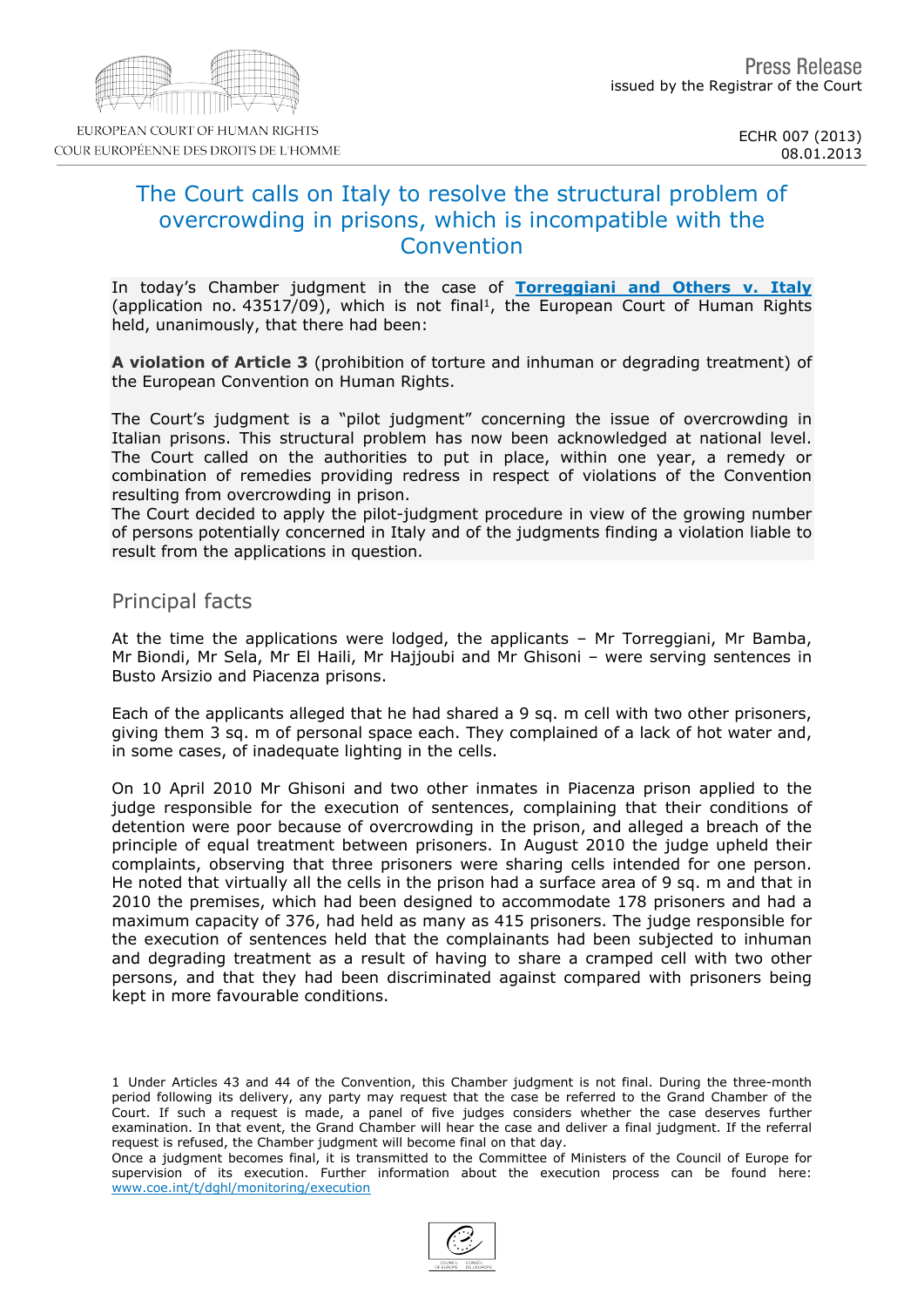The complaint made by the applicant and his fellow inmates was forwarded to the Ministry of Justice and the prison authorities with a request for urgent action. In February 2011 Mr Ghisoni was moved to a two-person cell.

Complaints, procedure and composition of the Court

Relying on Article 3 (prohibition of torture and inhuman or degrading treatment), the applicants alleged that their conditions of detention in Busto Arsizio and Piacenza prisons amounted to inhuman and degrading treatment.

The application was lodged with the European Court of Human Rights on 6 August 2009.

Judgment was given by a Chamber of seven judges, composed as follows:

Danutė **Jočienė** (Lithuania), *President*, Guido **Raimondi** (Italy), Peer **Lorenzen** (Denmark), Dragoljub **Popović** (Serbia), Işıl **Karakaş** (Turkey), Paulo **Pinto de Albuquerque** (Portugal), Helen **Keller** (Switzerland),

and also Stanley **Naismith**, *Section Registrar.*

Decision of the Court

## Article 3

The Court reiterated that imprisonment did not entail the loss of the rights guaranteed by the Convention.

It observed that the parties' versions differed with regard to the dimensions of the cells in Piacenza prison and the number of occupants. The applicants said that they had shared 9 sq. m cells with two other prisoners, while the Government maintained that the cells in question measured 11 sq. m and were generally occupied by two persons. Since the Government had not provided it with any information in support of their assertions, the Court examined the issue of the applicants' conditions of detention on the basis of the latter's allegations and in the light of all the information at its disposal.

The fact that the cells had a surface area of 9 sq. m was confirmed by the orders issued by the judge responsible for the execution of sentences. In the absence of any documentary evidence to the contrary, the Court had no reason to doubt the allegations made by the applicants serving their sentences in Piacenza prison, according to which they had each shared a cell with two other prisoners, meaning that they had – like the prisoners in Busto Arsizio – 3 sq. m of living space per person.

The Court found that the applicants' living space had not conformed to the standards deemed to be acceptable under its case-law. It pointed out that the standard recommended by the Committee for the Prevention of Torture<sup>2</sup> in terms of living space in cells was 4 sq. m per person.

The shortage of space to which the applicants had been subjected had been exacerbated by other conditions such as the lack of hot water over long periods, and inadequate

<sup>2</sup> See the judgment in *Ananyev and Others v. Russia*, nos. 42525/07 and 60800/08, 10 January 2012, §§ 144 and 145.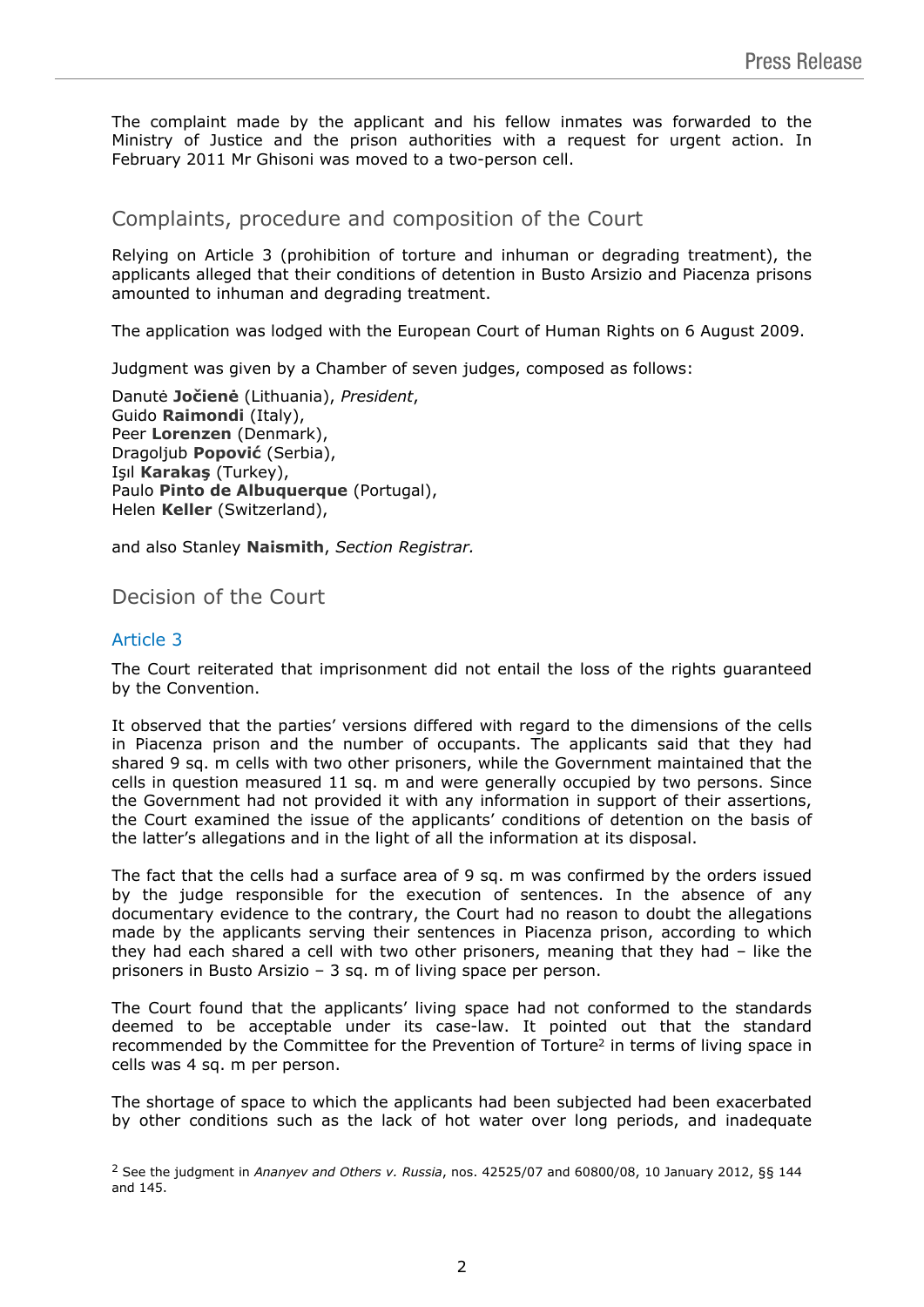lighting and ventilation in Piacenza prison. All these shortcomings, although not in themselves inhuman and degrading, amounted to additional suffering.

While there was no indication of any intention to humiliate or debase the applicants, the Court considered that their conditions of detention had subjected them – in view of the length of their imprisonment – to hardship of an intensity exceeding the unavoidable level of suffering inherent in detention. There had therefore been a violation of Article 3 of the Convention.

### Article 46

The Court reiterated that Article  $46^3$ , as interpreted in the light of Article 1 (obligation to respect human rights), imposed on the respondent State a legal obligation to implement appropriate measures to secure the right of the applicant which the Court found to have been violated. Such measures also had to be taken in respect of other persons in the applicant's position, notably by solving the problems that had led to the Court's findings. Hence, in order to facilitate implementation of its judgments, the Court might adopt a pilot-judgment procedure allowing it to clearly identify the existence of structural problems underlying the violations and to indicate specific measures or actions to be taken by the respondent State to remedy them.

A further aim of the pilot-judgment procedure was to induce the respondent State to resolve large numbers of individual cases arising from the same structural problem at the domestic level, thus implementing the principle of subsidiarity which underpinned the Convention system. The pilot-judgment procedure was aimed primarily at ensuring the speedy and effective resolution of a systemic dysfunction and the introduction of effective domestic remedies in respect of the violations in question. It could also include ad hoc solutions such as friendly settlements with the applicants or unilateral remedial offers in line with the Convention requirements.

The Court noted that overcrowding in Italian prisons did not affect the applicants alone. It observed that the structural and systemic nature of overcrowding emerged clearly from the terms of the declaration of a national state of emergency issued by the Italian Prime Minister in 2010.

The structural nature of the problem was confirmed by the fact that several hundred applications were currently pending before the Court raising the issue of the compatibility of the conditions of detention in a number of Italian prisons with Article 3 of the Convention.

It was not for the Court to dictate to States their choice of penal policy or how to organise their prison systems; these raised complex legal and practical issues which, in principle, went beyond the Court's judicial remit. Nevertheless, the Court wished to stress in this context the Recommendations of the Committee of Ministers of the Council of Europe inviting States to encourage prosecutors and judges to make use of alternative measures to detention wherever possible, and to devise their penal policies with a view to reducing recourse to imprisonment, in order to tackle the problem of the growth in the prison population ([Rec\(99\)22](https://wcd.coe.int/com.instranet.InstraServlet?command=com.instranet.CmdBlobGet&InstranetImage=538633&SecMode=1&DocId=412108&Usage=2) and [Rec\(2006\)13\).](https://wcd.coe.int/ViewDoc.jsp?Ref=Rec(2006)13&Language=lanEnglish&Ver=original&Site=CM&BackColorInternet=DBDCF2&BackColorIntranet=FDC864&BackColorLogged=FDC864)

With regard to the domestic remedies needed to address this systemic problem, the Court observed that, where an applicant was being held in conditions contrary to Article 3, the most appropriate form of redress was to bring about a rapid end to the violation of his right not to be subjected to inhuman and degrading treatment. Where the

<sup>3</sup> According to Article 46 of the Convention: "1. The High Contracting Parties undertake to abide by the final judgment of the Court in any case to which they are parties. 2. The final judgment of the Court shall be transmitted to the Committee of Ministers, which shall supervise its execution."